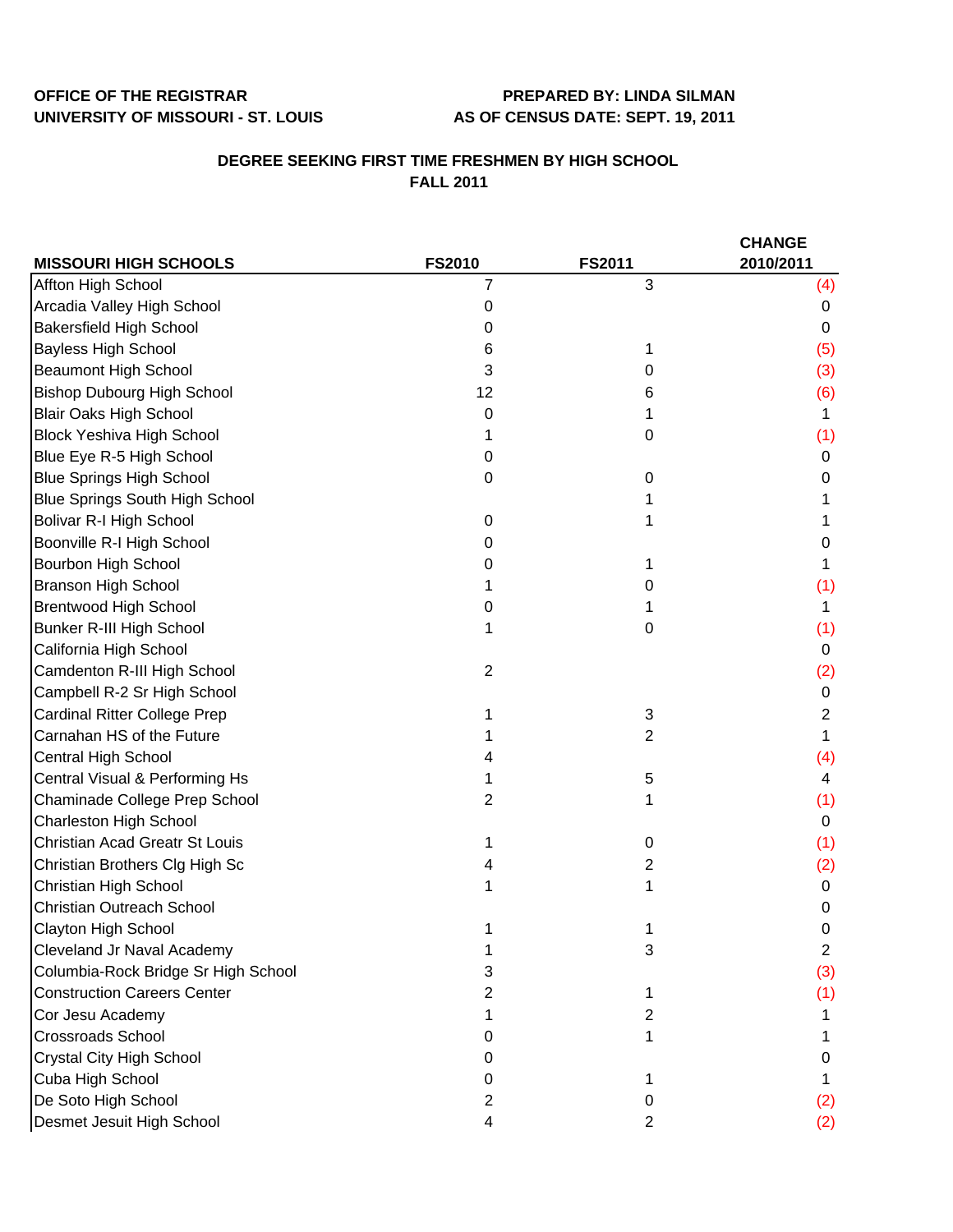| Duchesne High School           | 5  | 4  | (1)            |
|--------------------------------|----|----|----------------|
| East High School               | 0  | 1  | 1              |
| East Carter High School        |    |    | $\mathbf 0$    |
| <b>Elsberry High School</b>    |    | 0  | (1)            |
| <b>Eskridge High School</b>    |    | 0  | (1)            |
| Ethel Hedgeman Lyle Academy    | 2  | 0  | (2)            |
| Eureka High School             | 2  |    | (1)            |
| Farmington Senior High School  | 0  |    | 0              |
| Festus High School             | 0  | 4  | 4              |
| Fort Zumwalt East High School  | 2  | 6  | 4              |
| Fort Zumwalt North High School | 7  | 6  | (1)            |
| Fort Zumwalt South High School | 8  | 4  | (4)            |
| Fort Zumwalt West High School  | 5  | 4  | (1)            |
| Fox C-6 High School            | 4  | 4  | $\mathbf 0$    |
| <b>Francis Howell Central</b>  | 11 | 4  | (7)            |
| Francis Howell High School     | 1  | 2  | 1              |
| Francis Howell North High Sch  | 10 | 12 | 2              |
| Fredericktown R-I High School  |    | 1  | 1              |
| Gateway Institute Of Tech      | 6  | 6  | 0              |
| Glendale High School           | 2  | 0  | (2)            |
| Hallsville High School         |    | 1  | 1              |
| Hancock Place Sr High School   |    | 3  | 3              |
| Hannibal Senior High School    | 1  |    | (1)            |
| Hayti-R II Senior High School  |    |    | $\mathbf 0$    |
| Hazelwood Central Sr High Sch  | 12 | 8  | (4)            |
| Hazelwood East High School     | 5  | 13 | 8              |
| Hazelwood West Senior High     | 12 | 13 |                |
| Herculaneum High School        | 0  |    | 0              |
| Hickman Mills High School      | 0  |    | 0              |
| Hickman High School            | 0  | 1  |                |
| Hillsboro Senior High School   | 3  | 0  | (3)            |
| Iberia High School             | 0  |    | 0              |
| Imagine College Prep           |    |    | 0              |
| Incarnate Word Academy         | 2  | 4  | $\overline{2}$ |
| Jackson High School            | 0  |    | 0              |
| Jefferson City High School     |    | 1  | 0              |
| Jennings Senior High School    | 3  | 6  | 3              |
| John F Kennedy High School     |    | 5  | 4              |
| Joplin High School             | 0  |    |                |
| Kickapoo High School           | 2  | 0  | (2)            |
| Kingston High School           | 0  |    |                |
| Kirkwood High School           | 4  | 4  | 0              |
| Ladue Horton Watkins High Sch  | 3  | 5  | $\overline{2}$ |
| Lafayette High School          | 2  | 4  | $\overline{2}$ |
| Laquey R-5 High School         |    |    | 0              |
| Lebanon High School            |    |    | 0              |
| Lees Summit Senior High School |    |    | (1)            |
| Liberty High School            |    |    | (1)            |
| Licking High School            | 2  |    | (2)            |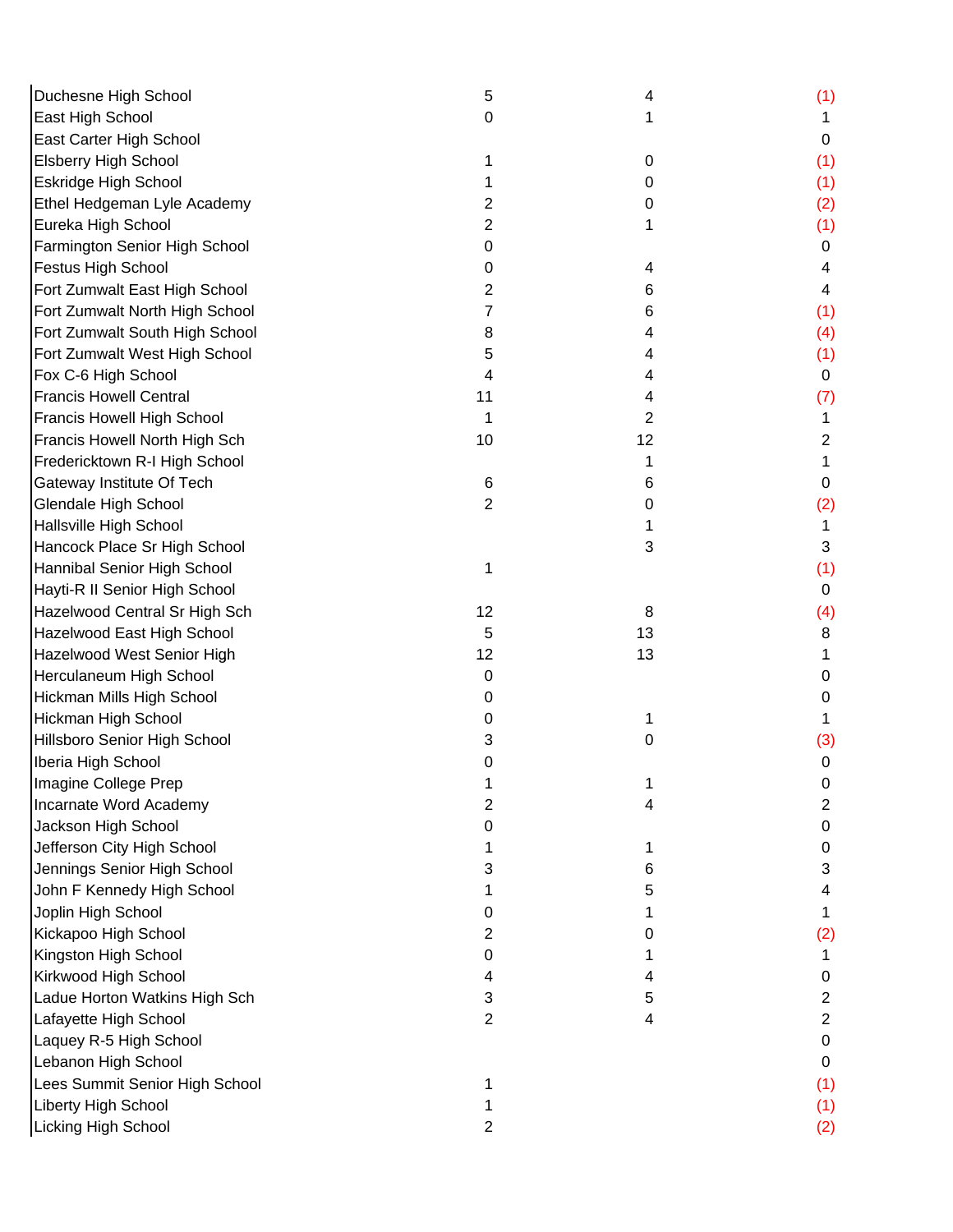| Lincoln College Prep Academy       |                |                | (1)            |
|------------------------------------|----------------|----------------|----------------|
| Lindbergh High School              | 9              | 8              | (1)            |
| Logos High School                  | 2              | 1              | (1)            |
| Louisiana High School              |                |                | 0              |
| Lutheran High Sch St Chas Co       | 0              | 1              |                |
| Lutheran High School North MO      |                |                | 0              |
| Lutheran High School South         | 3              | 2              | (1)            |
| Malvern B Clopton High School      | 0              |                | 0              |
| Maplewood-Richmond Hts Sr Hs       | 2              | 1              | (1)            |
| Marquette High School              | 3              | 4              | 1              |
| Mary Inst & St Louis Cntry Day     | 0              |                | 0              |
| McCluer High School                | 8              | 4              | (4)            |
| McCluer North High School          | 16             | 7              | (9)            |
| McCluer South Berkeley HS          | 2              | $\overline{2}$ | 0              |
| McDonald County R-I Sr High Sc     | 0              |                | 0              |
| Mehlville Senior High School       | 9              | 8              | (1)            |
| Metro Academic & Classical Hs      |                | 2              | (5)            |
| Miller Career Academy              |                | 9              | 8              |
| Montgomery County R-II High School |                |                | (1)            |
| Naylor R-2 High School             |                |                | 0              |
| Nerinx Hall High School            | $\overline{2}$ | 3              |                |
| New Life Christian Academy         |                |                | 0              |
| New Life Christian School          |                | 1              | 0              |
| Normandy Senior High School        | 2              | 11             | 9              |
| North Callaway R-I Sr High School  | 0              |                | 1              |
| North County Christian School      | 5              | 0              | (5)            |
| North County High School           | 0              |                |                |
| North County Technical School      |                | 1              | 0              |
| Northwest High School              | 2              | $\overline{2}$ | 0              |
| Notre Dame High School             | 3              | 0              | (3)            |
| Oakville Senior High School        | 10             | 5              | (5)            |
| Orchard Farm Jr-Sr High School     |                | 2              | 1              |
| Owensville High School             |                |                | (1)            |
| Ozark High School                  | 0              |                |                |
| Pacific Senior High School         | 2              | 3              |                |
| Palmyra R-I High School            | 0              |                | 0              |
| Parkway Central High School        | 4              | 7              | 3              |
| Parkway North High School          | 6              | 13             | $\overline{7}$ |
| Parkway South High School          | 8              | 0              | (8)            |
| Parkway West High School           | 6              | 4              | (2)            |
| Paseo Acad Of Fine & Perf Arts     | O              |                | 0              |
| Pattonville High School            | 7              | 9              | $\overline{2}$ |
| Pembroke Hill School The           |                | 0              | (1)            |
| Perryville High School             |                |                | 0              |
| Poplar Bluff Senior High Sch       |                | 0              | (1)            |
| Potosi R-3 Senior High School      |                |                |                |
| Providence Christian Academy       |                |                |                |
| Raytown High School                |                | 0              | (1)            |
| Raytown South High School          | $\mathbf 0$    |                | 0              |
|                                    |                |                |                |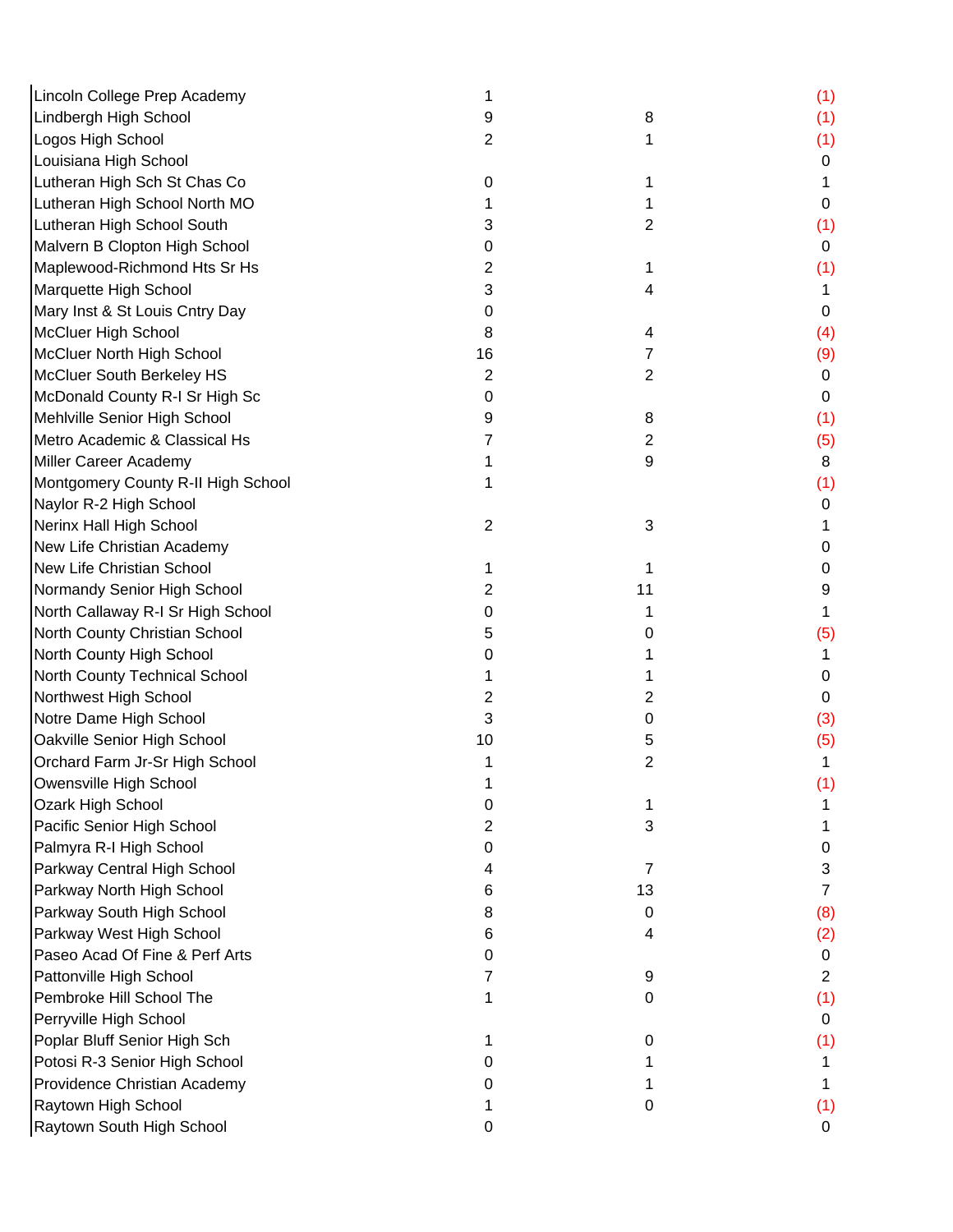| <b>Reeds Spring High School</b>      |    |                | 0              |
|--------------------------------------|----|----------------|----------------|
| <b>Ritenour High School</b>          | 17 | 11             | (6)            |
| <b>Riverview Gardens Sr High Sch</b> | 4  | 6              | $\overline{2}$ |
| Rockwood Summit High School          | 6  | 2              | (4)            |
| Rolla Senior High School             |    | 0              | (1)            |
| Rosati-Kain High School              |    |                | (3)            |
| Saint Charles Sr High School         | 5  |                | (4)            |
| Saint Charles West High School       | 6  |                | (5)            |
| Saint Dominic High School            | 2  | 4              | $\overline{2}$ |
| Saint Elizabeth Academy              | 1  |                | 0              |
| Saint Francis Borgia Regl H S        | 0  | 2              | $\overline{2}$ |
| Saint John Vianney High School       | 3  | 1              | (2)            |
| Saint Johns High School              |    |                | 0              |
| Saint Joseph Academy                 | 0  |                | 0              |
| Saint Louis Univ High School         | 3  |                | (2)            |
| Saint Louis Christian Academy        |    | 0              | (1)            |
| Saint Mary High School               |    | 3              | $\overline{2}$ |
| Saint Pius X High School             |    |                | 0              |
| Sainte Genevieve High School         | 2  | 2              | 0              |
| Salem Senior High School             | 0  |                | 1              |
| Seckman Senior High School           | 6  | 2              | (4)            |
| School of the Osage                  | 0  | $\overline{2}$ | $\overline{2}$ |
| Sikeston High School                 | 0  |                | 1              |
| Smith-Cotton High School             | 0  |                | 1              |
| Soldan Intl Studies High Sch         | 9  | 4              | (5)            |
| South County Technical School        |    |                | 0              |
| South Pemiscot High School           | 0  | 1              |                |
| South Technical High School          |    |                | 0              |
| Springfield Catholic High Sch        | 0  |                | 0              |
| Steelville R-III High School         | 0  |                | 0              |
| Sullivan C-2 High School             |    | 1              |                |
| Sumner High School                   | 0  |                | 0              |
| Theodore Roosevelt High School       |    | ٩              |                |
| <b>Tower Grove Christian School</b>  | 0  |                | 1              |
| <b>Trinity Catholic High School</b>  | 3  | 5              | $\overline{2}$ |
| Troy Buchanan High School            | 5  |                | (4)            |
| Union High School                    | 0  | 2              | $\overline{2}$ |
| University Academy Charter School    | 0  |                | 1              |
| Univ of Missouri Independ Stud       |    | 0              | (1)            |
| University City High School          | 3  | 5              | 2              |
| Unknown Missouri High School         |    |                | 0              |
| <b>Ursuline Academy</b>              |    |                | 0              |
| Valley Park Secondary School         | 0  |                | 0              |
| Van Buren High School                |    |                | 0              |
| Vashon High School                   |    | $\overline{2}$ | $\overline{2}$ |
| Villa Duchesne/ Oak Hill School      |    |                | (1)            |
| Visitation Academy                   |    |                | (1)            |
| Warrensburg High School              | O  |                |                |
| <b>Warrenton High School</b>         | 0  |                |                |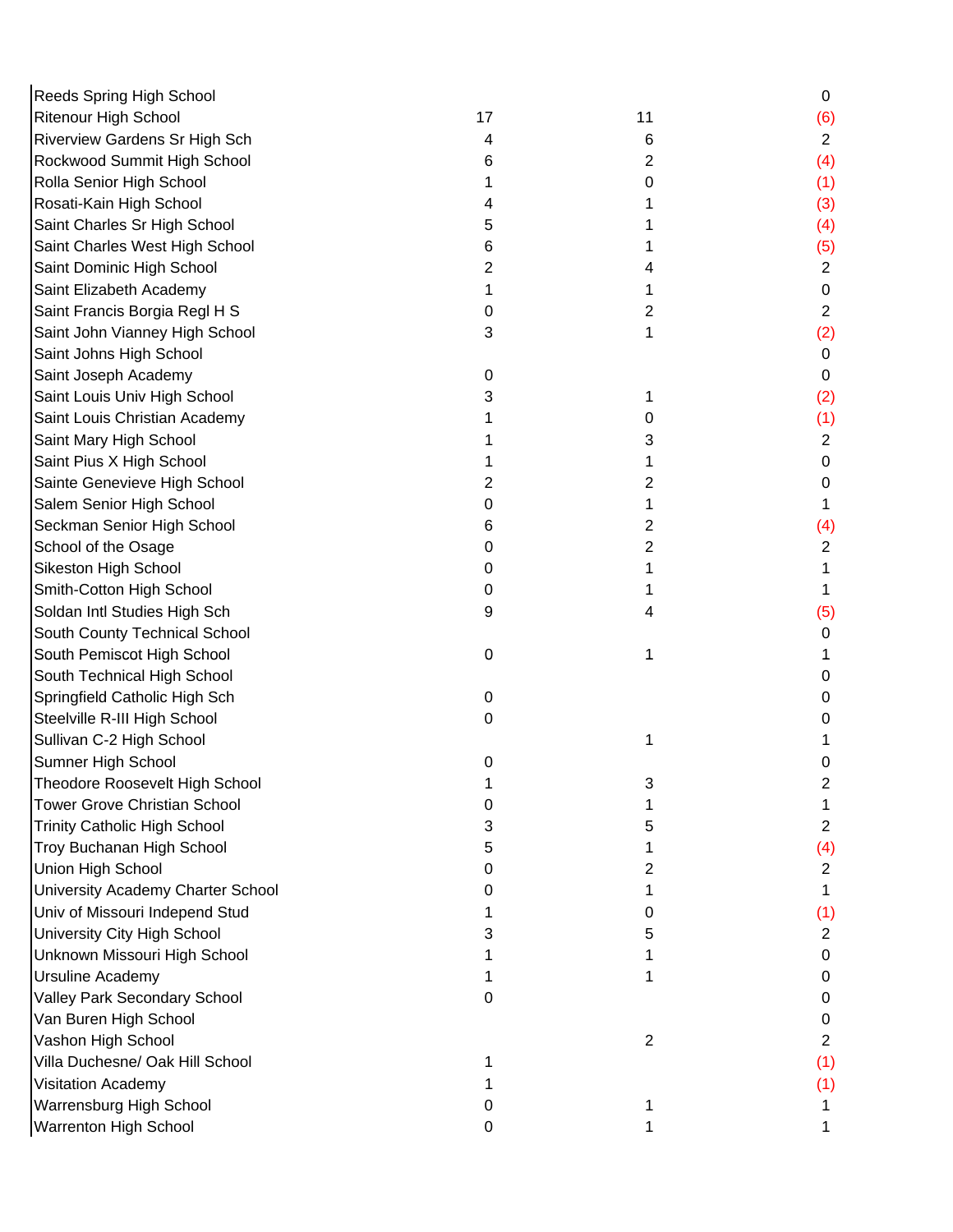| Warsaw High School                   |     |     |      |
|--------------------------------------|-----|-----|------|
| <b>Washington High School</b>        |     |     |      |
| <b>Webster Groves High School</b>    |     |     |      |
| Wentzville High School               |     |     |      |
| Wentzville Timberland High Sch       |     |     |      |
| <b>Westminster Christian Academy</b> |     |     |      |
| <b>Willard High Schol</b>            |     |     |      |
| <b>Windsor High School</b>           |     |     |      |
| <b>Winfield High School</b>          |     |     |      |
| <b>Wright City High School</b>       |     |     |      |
| <b>MISSOURI TOTAL</b>                | 418 | 394 | (24) |

| <b>ILLINOIS HIGH SCHOOL</b>           | <b>FS2010</b>    | FS2011           | <b>CHANGE</b><br>2010/2011 |
|---------------------------------------|------------------|------------------|----------------------------|
| Althoff Catholic High School          | $\mathbf 0$      |                  | 0                          |
| Alton High School                     |                  | $\mathbf 1$      | 1                          |
| <b>Belleville High School East</b>    | $\boldsymbol{0}$ | $\overline{2}$   | $\overline{2}$             |
| <b>Belleville Township H S West</b>   | 3                |                  | (3)                        |
| <b>Brussels Community High School</b> | $\boldsymbol{0}$ |                  | 0                          |
| Cahokia High School                   | $\mathbf 0$      | 1                | 1                          |
| Cairo High School                     |                  |                  | 0                          |
| Carterville High School               |                  |                  | 0                          |
| Central Catholic High School          | $\boldsymbol{0}$ | 1                | 1                          |
| Civic Memorial High School            | 1                |                  | (1)                        |
| Collinsville High School              | 0                | 3                | 3                          |
| Columbia High School                  |                  | 1                | 1                          |
| Dupo Senior High School               | 1                | 1                | $\boldsymbol{0}$           |
| East Saint Louis Sr High Sch          | 2                |                  | (2)                        |
| East St Louis Lincoln Sr HS           | 0                |                  | $\pmb{0}$                  |
| Edwardsville Senior High Sch          | 1                |                  | (1)                        |
| Eureka High School                    |                  |                  | 0                          |
| Freeburg High School                  | $\boldsymbol{0}$ | 1                | 1                          |
| Gibault High School                   | 1                |                  | (1)                        |
| Glenwood High School                  | 1                |                  | (1)                        |
| Governor French Academy               |                  |                  | $\boldsymbol{0}$           |
| Granite City Senior High Sch          | $\pmb{0}$        | 1                | 1                          |
| Heritage High School                  | 0                | 1                | 1                          |
| <b>Highland High School</b>           | 1                | 1                | $\boldsymbol{0}$           |
| Hillsboro High School                 |                  |                  | 0                          |
| Hofman Estates High School            | 1                |                  | (1)                        |
| Homewood-Flossmoor Cmty High          | 0                | 1                | 1                          |
| Illiana Christian High School         | 0                |                  | 0                          |
| Jersey Community High School          | $\boldsymbol{0}$ | 1                | 1                          |
| Joliet Township High Sch West         |                  |                  | 0                          |
| Lutheran High School                  | 1                |                  | (1)                        |
| Madison Senior High School            | 0                | 1                | 1                          |
| Maine West High School                | 0                |                  | $\boldsymbol{0}$           |
| Maria High School                     | 0                |                  | $\mathbf 0$                |
| Marion High School                    | 1                | $\boldsymbol{0}$ | (1)                        |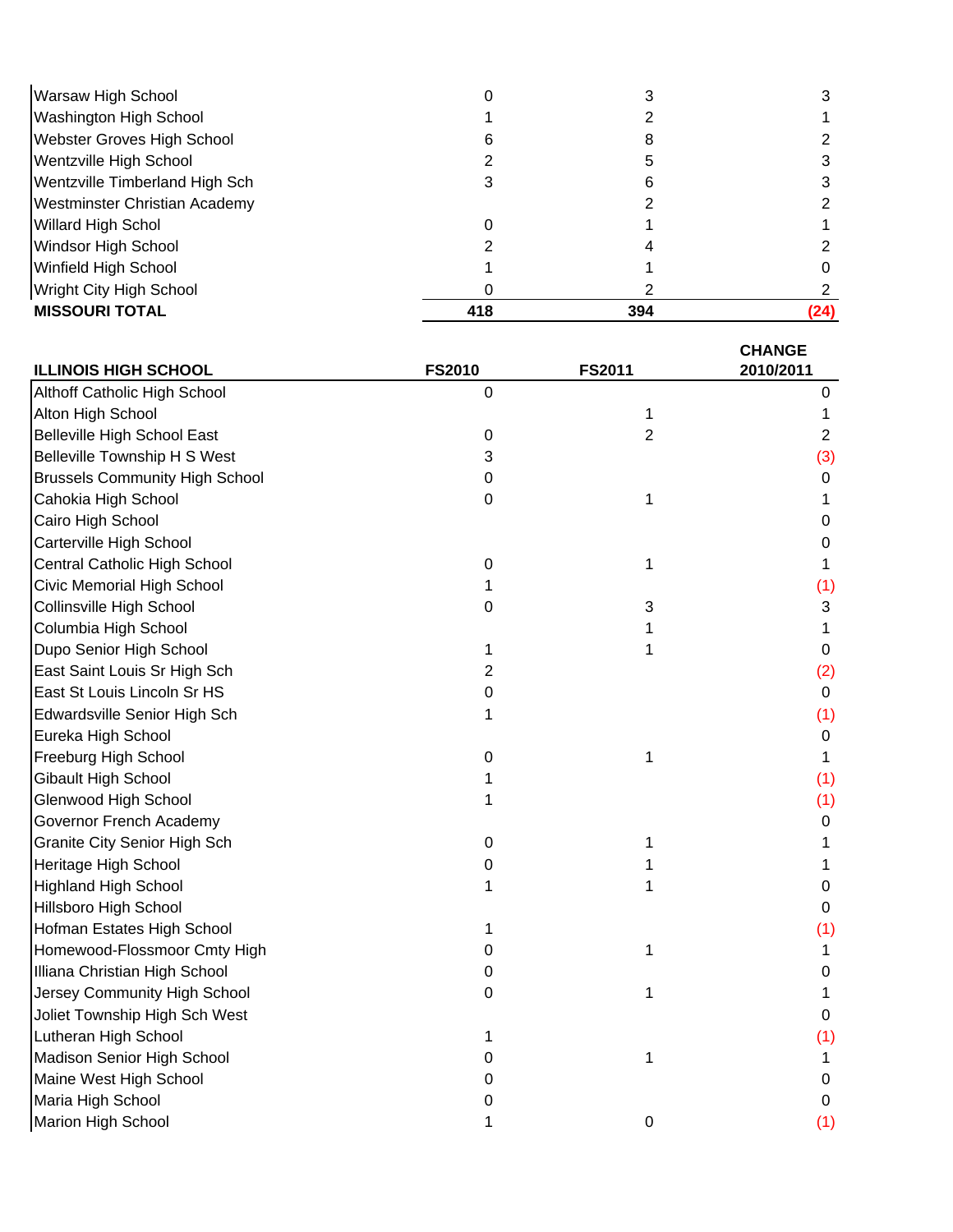| <b>ILLINOIS TOTAL</b>                | 23 | 27 |     |
|--------------------------------------|----|----|-----|
| Williamsville High School            |    |    |     |
| Waterloo High School                 |    |    |     |
| <b>Triad High School</b>             |    | 2  |     |
| <b>Streator Township High School</b> |    |    |     |
| Southwestern High School             |    | 2  |     |
| Siu East St Louis Charter Sch        |    |    |     |
| Roxana Senior High School            |    |    |     |
| Rochester High School                |    |    |     |
| Richwoods High School                |    |    |     |
| Quincy Senior High School            |    |    | (1) |
| Plainfield South High School         |    |    | (1) |
| Oswego East High School              |    |    | O   |
| <b>OFallon Township High School</b>  | 3  |    | (2) |
| Normal Community High School         |    |    |     |
| Neuqua Valley High School            |    |    |     |
| Nashville Community High Sch         |    |    | (1) |
| Mississippi Vly Christian Sch        |    |    | O   |
| Mater Dei High School                |    |    | (2) |
| Marquette Catholic High School       |    |    |     |
|                                      |    |    |     |

| <b>OTHER-OUT OF STATE</b>         | 2010 | 2011 | <b>CHANGE</b><br>2010/2011 |
|-----------------------------------|------|------|----------------------------|
| Alpha Omega Academy               | 0    |      | 0                          |
| Andover Central High School       | 0    |      |                            |
| Arcadia High School               | O    |      |                            |
| <b>Belle Chasse High School</b>   |      |      | 0                          |
| <b>Bishop Keley High School</b>   |      |      | (1)                        |
| <b>Bishop Miege High School</b>   | O    |      |                            |
| Booker T Washington High School   | 0    |      |                            |
| Bowling Green High School         | 0    |      |                            |
| Campus High School                | 0    |      | 0                          |
| <b>Central High School</b>        |      |      | 0                          |
| Chamberlain High School           |      |      | 0                          |
| Chattanooga Christian School      | 0    |      | 0                          |
| Chetek Senior High School         |      |      | 0                          |
| Chopticon High School             |      |      | 0                          |
| Colegio San Ignacio De Loyola     | 0    |      |                            |
| Conestoga High School             |      |      | 0                          |
| Coppell Senior High School        | 0    |      | O                          |
| Cowetta High School               | 0    |      |                            |
| <b>Culver Academies The</b>       |      |      | $\Omega$                   |
| Cypress Lake High School          | 0    |      |                            |
| De Smet High School               | 0    |      |                            |
| <b>Division Independent Study</b> |      |      | $\Omega$                   |
| Dripping Springs High School      | 0    | 1    |                            |
| Eastlake High School              |      |      | 0                          |
| Eastside High School              |      |      | (1)                        |
| Elizabethtown Senior High School  | 0    |      |                            |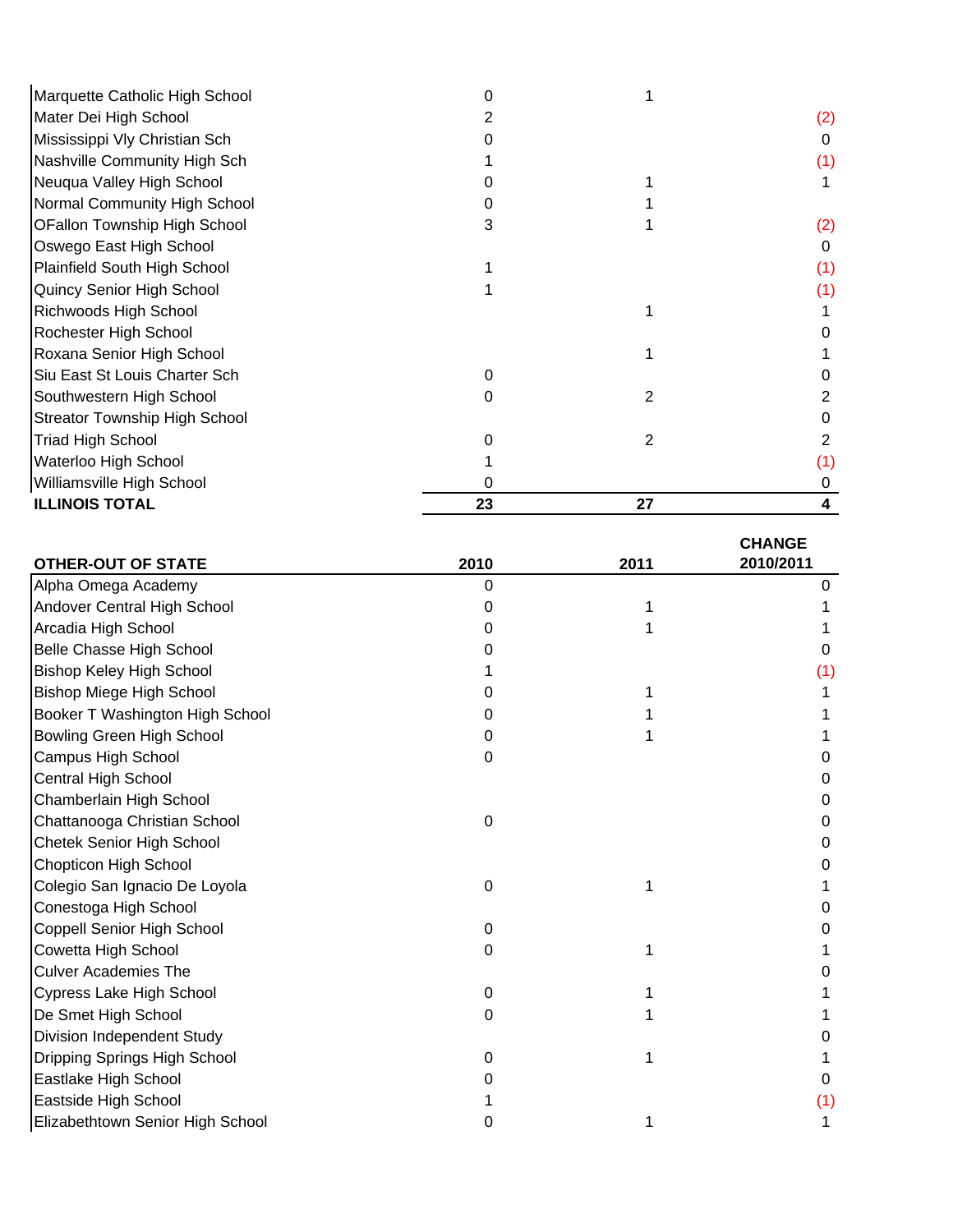| <b>Elkmont High School</b>        | 0         |   | O   |
|-----------------------------------|-----------|---|-----|
| Faith Academy of Marble Falls     | 0         | 1 |     |
| Farmington High School            | O         | 1 |     |
| Ferguson Christian School         | 0         |   | 0   |
| Fort Myers High School            |           |   | (1) |
| Freedom High School               |           | 1 |     |
| <b>Granby High School</b>         |           |   |     |
| Green High School                 |           |   | (1) |
| H Frank Carvey High School        |           | 1 | 1.  |
| Hancock Place Sr High School      |           |   | (1) |
| Holy Savior Menard Central Hs     |           | 1 | 1.  |
| Home School                       |           | 5 | 0   |
| <b>Houston High School</b>        | O         | 2 | 2   |
| Independent High School           | O         |   | 0   |
| Jenks High School                 | O         | 1 |     |
| Jordan High School                | 0         |   | 0   |
| Kamiakin High School              |           |   | 0   |
| Kolbe Academy                     |           |   | (1) |
| Laurens School Dst 55 High School | O         | 1 | 1   |
| Lexington Catholic High School    |           |   | (1) |
| Linn-Mar High School              |           |   | (1) |
| McKinney High School North        |           |   | 0   |
| Midway High School                |           |   | 0   |
| Mount Vernon Sr High School       |           |   | 0   |
| Neenah High School                | $\pmb{0}$ |   | 0   |
| North High School                 |           |   | 0   |
| Oak Grove Luthern High School     |           |   | (1) |
| Oak Hill Academy                  |           |   | (1) |
| Oakland High School               | 0         | 1 | 1   |
| Notre Dame High School            |           |   | 0   |
| Oldham County Senior High Sch     | 0         |   | 0   |
| Omaha High School                 |           |   | 0   |
| Owen Valley Community High School |           |   | (1) |
| Patrick Henry High School         |           |   | (1) |
| Pearland High School              |           |   | (1) |
| Pierce Publice High School        |           |   | (1) |
| Pleasant Valley Cmty High Sch     |           |   | 0   |
| Pottsville High School            | $\pmb{0}$ |   | 0   |
| Redlands East Valley High Sch     |           |   | 0   |
| Riverside High School             |           |   | 0   |
| Roosevelt High School             |           |   | (1) |
| Roseville Area High School        |           |   | 0   |
| Rush-Henrietta Senior High Sch    | 0         |   | 0   |
| Saguaro High School               | 0         | 1 |     |
| Samuel Clemens High School        |           |   | (1) |
| Sante Fe High School              | 0         | 1 |     |
| Seaman High School                |           |   | 0   |
| Sequim High School                | 0         | 1 |     |
| Seton Home Study School           |           |   | (1) |